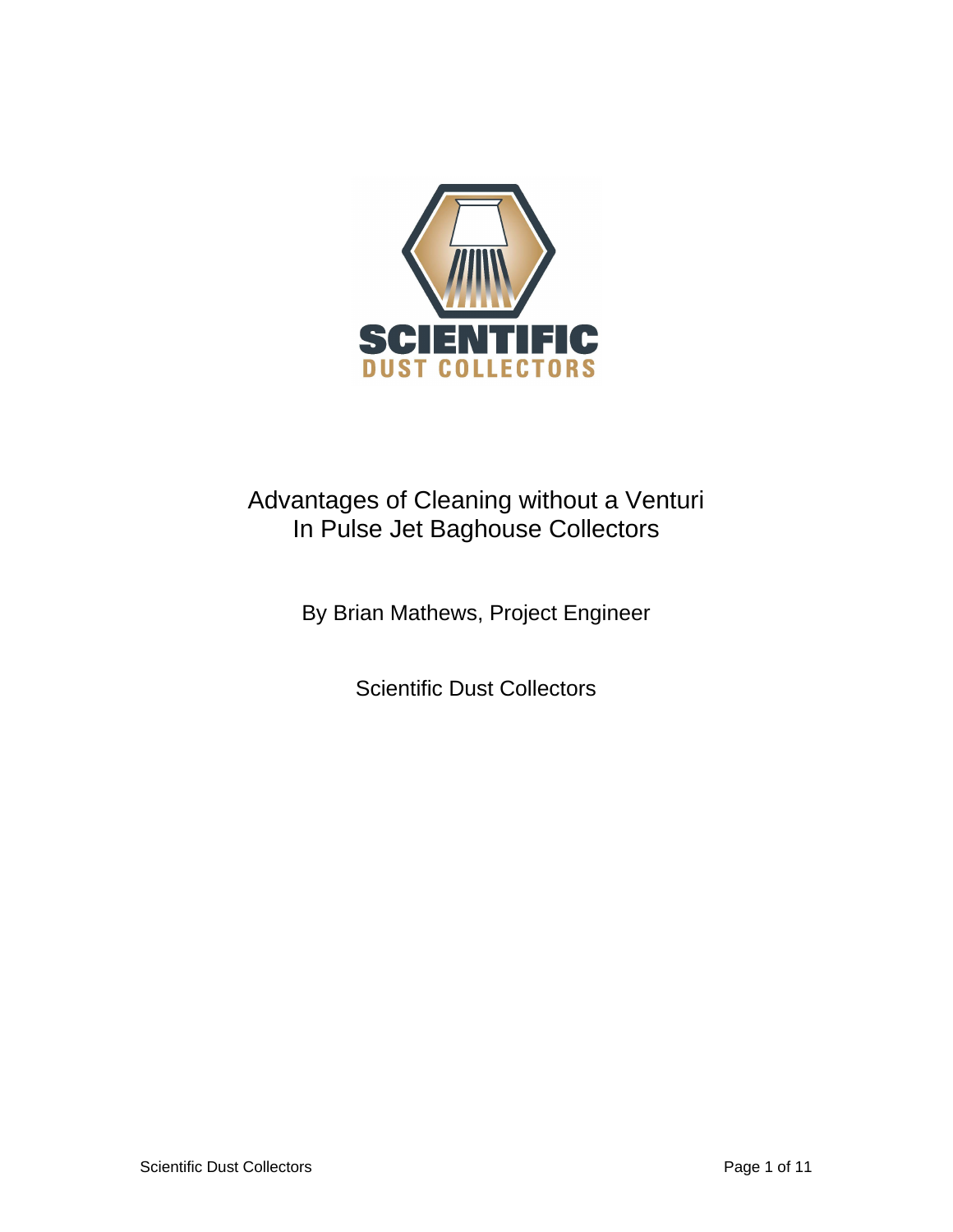## Advantages of Cleaning without a Venturi in Pulse Jet Baghouse Collectors

### Table of Contents: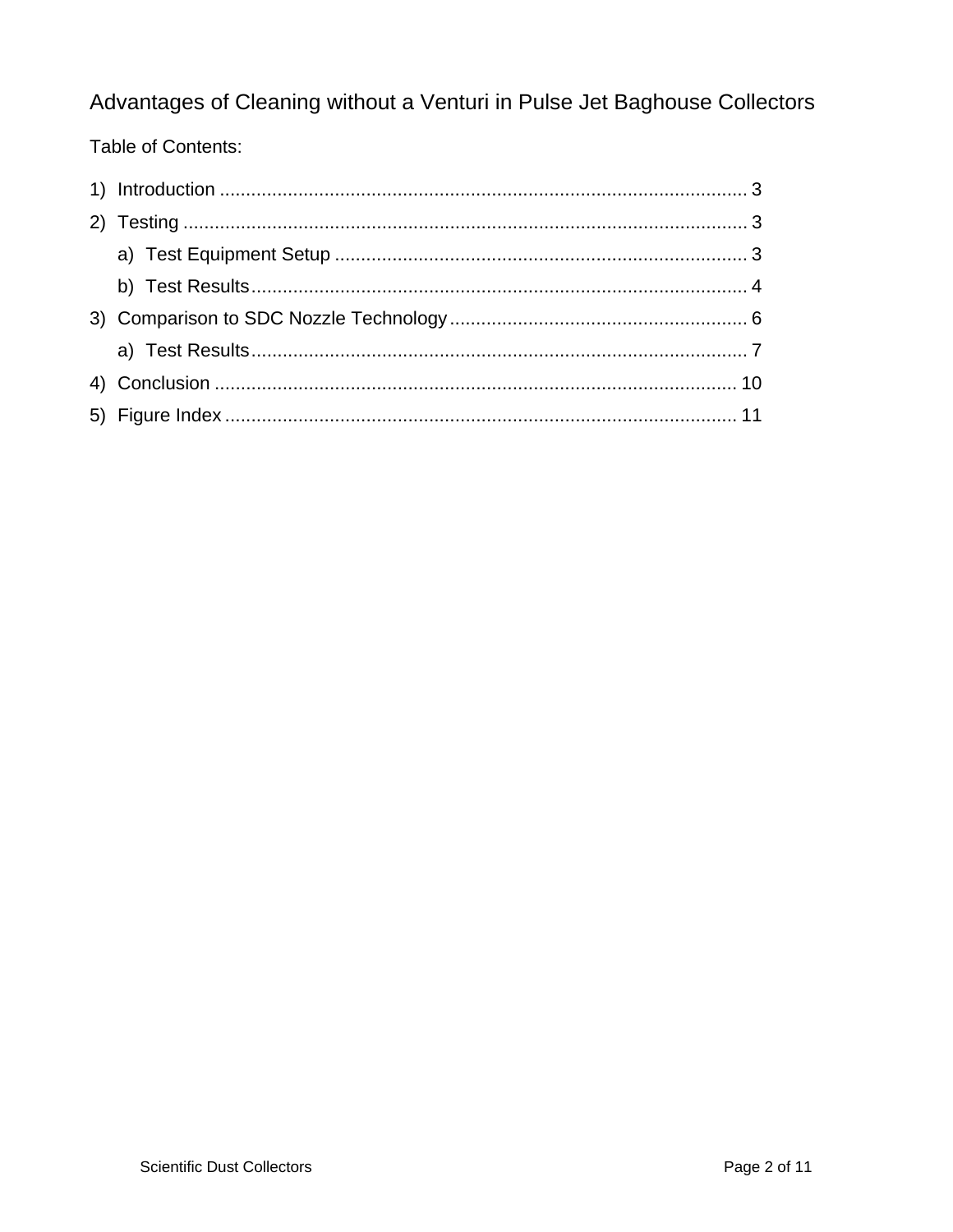#### **Introduction**

A venturi has been associated with reverse pulsejet baghouse dust collectors since the 1950's, and has become the industry standard design for the reverse-jet cleaning system of baghouse dust collectors. While the reversejet with venturi does provide some advantages when compared to other methods such as reverse-air or mechanical-shaker cleaning systems, the venturi itself has some disadvantages that are often overlooked. The reverse-jet cleaning system with venturi allows for continuous cleaning of the dust collector with almost no moving parts, compared to the reverse-air and mechanical-shaker, which have a significant amount of moving parts. The reverse-jet system utilizes compressed air traveling through an orifice. As the compressed air leaves the orifice, it becomes a jet of air traveling at the speed of sound, Mach 1.0. This jet of air expands under the Law of Conservation of Momentum at a cone angle of about 15° until it is stopped by the throat of the venturi. The typical venturi is approximately 6 inches long, has a throat diameter of 1  $\frac{3}{4}$ ", and placed 2 to 3 inches away from the outside of the purge tube (blow pipe) as shown (Figure 1).



**Figure 1. Orifice and Venturi Cleaning System** 

During normal operation of the dust collector, air is being pulled through the bag by means of a fan. During the cleaning cycle, the jet of air leaves the orifice and expands to the 1 ¾" throat diameter to seal off and stop the flow of that fan air only through the row of bags that is being cleaned. Once the fan air is stopped, the bag is back flushed with the remaining energy, which cleans the bag and reduces the filter cake. The venturi, however, also creates three undesired effects at the top of the bag. First, due to the short distance between the purge tube and the bag, not enough clean air is induced from the clean air plenum, and as a result, air is pulled in through the bag from the dirty air plenum to compensate. Second, due to the energy contained within the compressed air and the close proximity to the orifice, as the jet expands and passes through the venturi at high velocity, it creates a "puffing" effect at the top of bag. Puffing is when dust on the filter cake is propelled at such a force that it imbeds into the surrounding media. Lastly, due to the high velocity of air after the venturi, the induced air is forced out of the bag creating another vacuum further down the bag. As a result, there is a large section of the top of the bag that is unusable for repetitive cleaning of the dust. Scientific Dust Collectors (SDC) has recently conducted tests to observe this.

#### **Test Equipment Setup**

A purge tube with 12 orifices evenly spaced was connected to a Goyen 1½" Diaphragm Valve with an on time of 100 milliseconds and connected to a 4 cubic ft. manifold tank. A 4½" diameter by 8 ft. long singed polyester bag was aligned in front of the system at the second orifice from the manifold. Pressure monitors were placed along the length of the bag every inch from 3 inches to 25 inches from the top of the bag and 1 inch from the side of the bag (to prevent interference with the venturi and maintain consistency) (See Figure 2 for diagram). To measure the pressure in the purge tube, a Dwyer® Series 626 Pressure Transmitter (range: 0-300psig, accuracy: 0.25%) was used; and to measure flow in the bag, Ashcroft® RXLdp differential pressure transducers (range: ±25inWG, accuracy: 1.0%) were connected by pitot tubes in the bag. All of the transmitters were linked to a Hyperlogger™ by Logic Beach Inc. and during the cleaning cycle, measurements were taken every 37 milliseconds. A minimum of 20 samples was taken for each setup. To assure consistency in the data, the pressure in the purge tube was controlled to 74-77psig for 100psig in the manifold.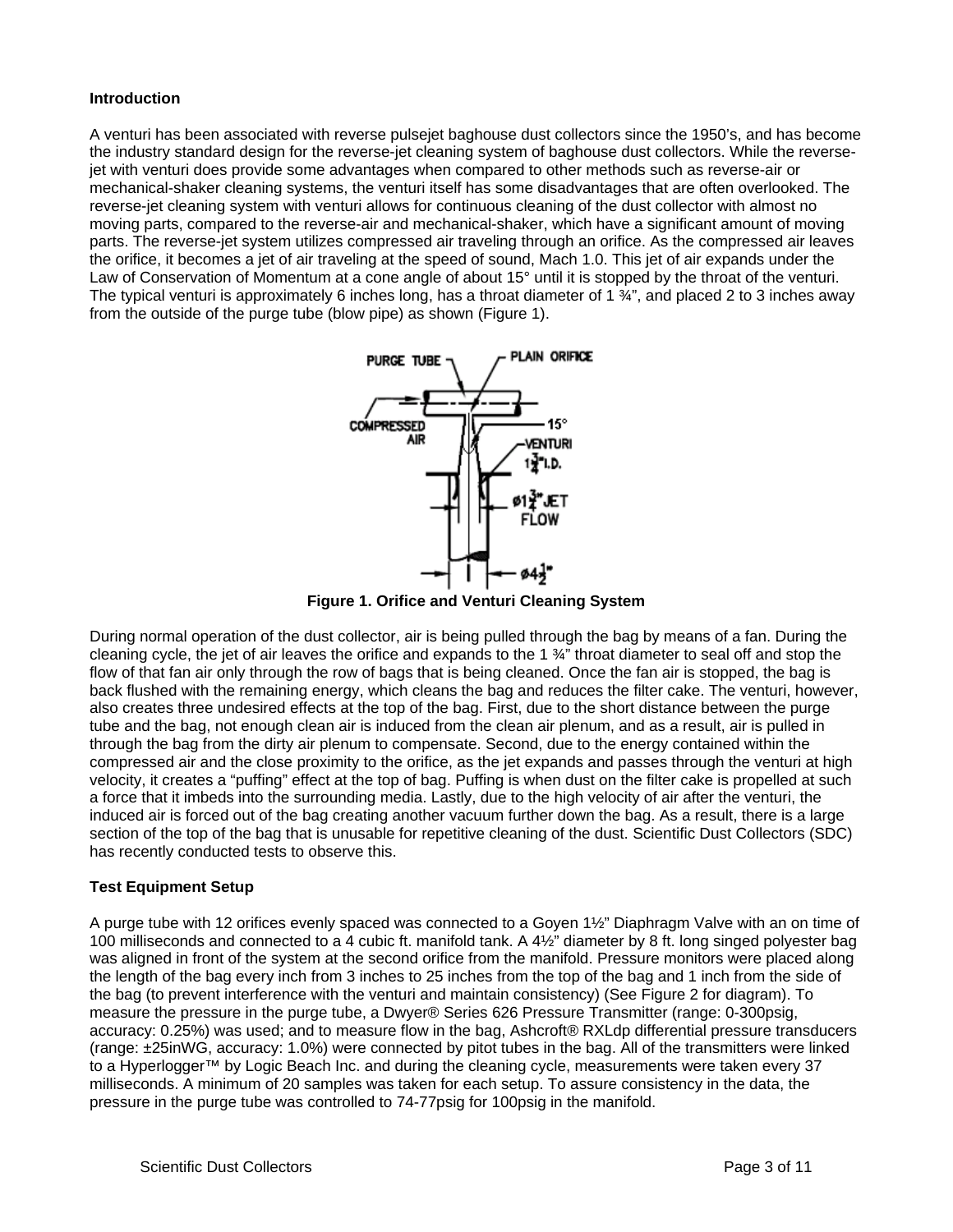

**Figure 2. Testing Setup for Orifice and Venturi System** 

#### **Test Results**

During testing, the samples taken at every inch from 3 inches to 25 inches from the top of the bag showed four (4) distinct "zones" of airflow at the top of the bag as shown in Figure 3.

| Zone 1   |                                                   |       | $3$ inches   4 inches   5 inches   6 inches   7 inches  |      |        |
|----------|---------------------------------------------------|-------|---------------------------------------------------------|------|--------|
|          | -569                                              | -586  | -680                                                    | -600 | -652   |
| Zone 2 l |                                                   |       | 8 inches   9 inches   10 inches   11 inches   12 inches |      |        |
|          | 3391                                              | 3138  | 1758                                                    | 1309 | 1336   |
| Zone 3   | 13 inches 14 inches 15 inches 16 inches 17 inches |       |                                                         |      |        |
|          | $-451$                                            | -393. | $-443$                                                  | -277 | $-245$ |
|          |                                                   |       | 18 inches 19 inches 20 inches 21 inches 22 inches       |      |        |
| Zone 4   | 880                                               | 1014  | 577                                                     | 564  | 574    |
|          |                                                   |       | 23 inches 24 inches 25 inches                           |      |        |
|          |                                                   | 582   | 620                                                     | 567  |        |

**Figure 3. Table of Volumetric Flow (in CFM) from 3 inches to 25 inches.** 

In "Zone 1" from 3 inches to 7 inches, the flow is actually negative. At 5 inches down, it reaches a minimum value of –680CFM. This negative flow or vacuum created is the result of the short distance from the purge tube not allowing enough air to be induced from the clean air plenum, and consequently must be drawn in from the dirty air plenum. In "Zone 2" from 8 to 12 inches, the flow is positive, but at 8 inches down, it reaches an extremely high value of 3391CFM. The high flow in this zone is a result of the venturi itself. As the air continues to expand at 15°, it reaches the diameter of the bag and since the bag is porous, the air flows out. Due to this high volume of air flowing out in this zone, the following zone, "Zone 3", is affected. Here from 13 to 17 inches, the flow is negative again, reaching a minimum value of –451CFM. As the air is pushed out from Zone 2, another vacuum is created and must be compensated for by drawing in air again from the dirty air plenum in Zone 3. Finally, in "Zone 4" from 18 to 25 inches, the flow spikes positive and then stabilizes to maintain a constant flow of about 550CFM to 625CFM throughout the remainder of the bag. This can also be seen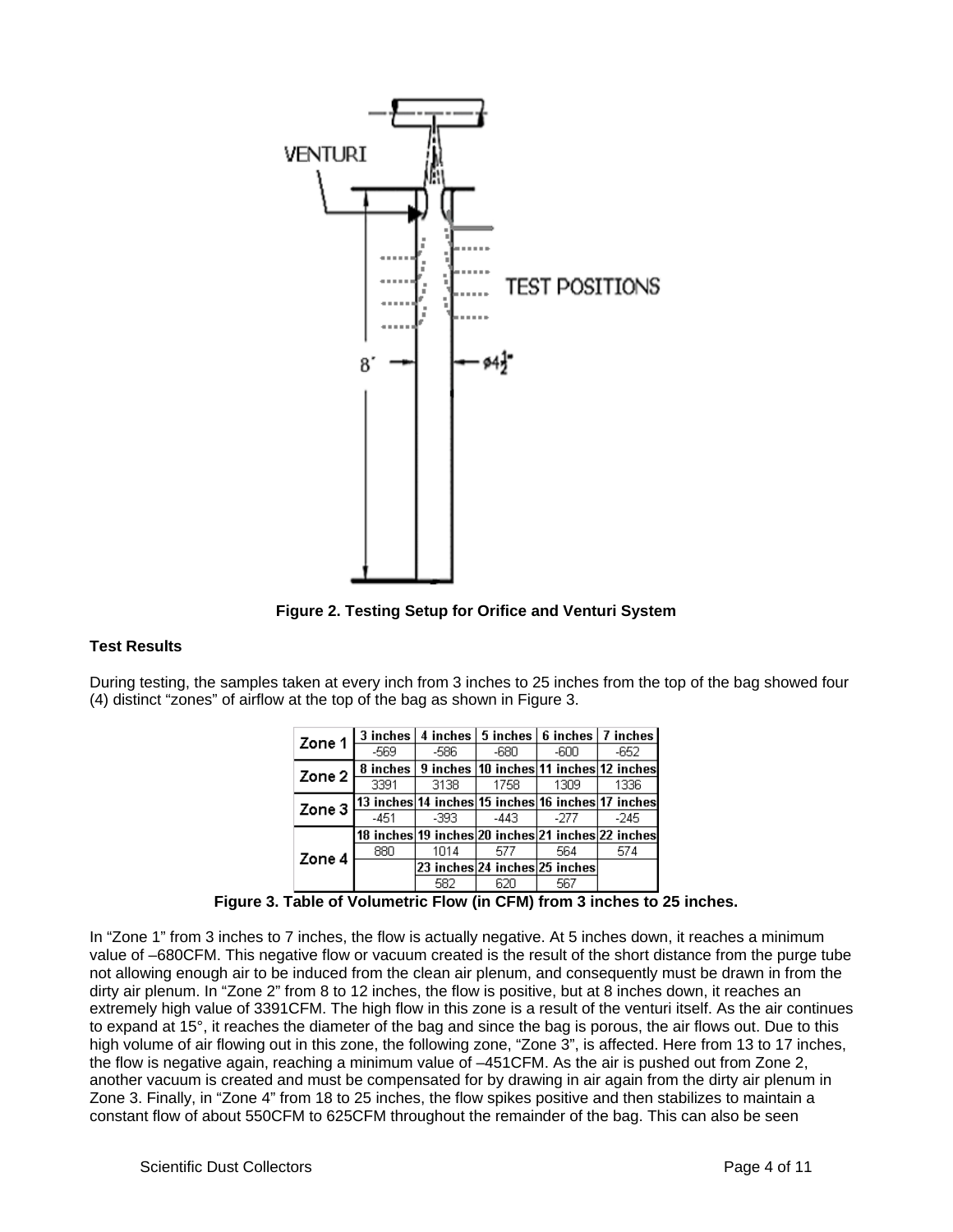graphically in Figure 4. It is also interesting to note that at 8 inches down from the top of the bag in Zone 2; as the flow reaches 3391 CFM, the velocity reaches a maximum of 511 feet per second (FPS) (Figure 5). To put it another way, 511 FPS is equivalent to 348 mph; which is faster than a Top Fuel dragster at the end of the quarter-mile at about 325mph.



**Distance from Top of Bag (inches)**



**Figure 4. Volumetric Flow at the Top of the Bag from 3 inches to 25 inches (CFM)** 

**Distance from Top of Bag (inches)**

**Figure 5. Velocity at the Top of the Bag from 3 inches to 25 inches (Feet per Second)**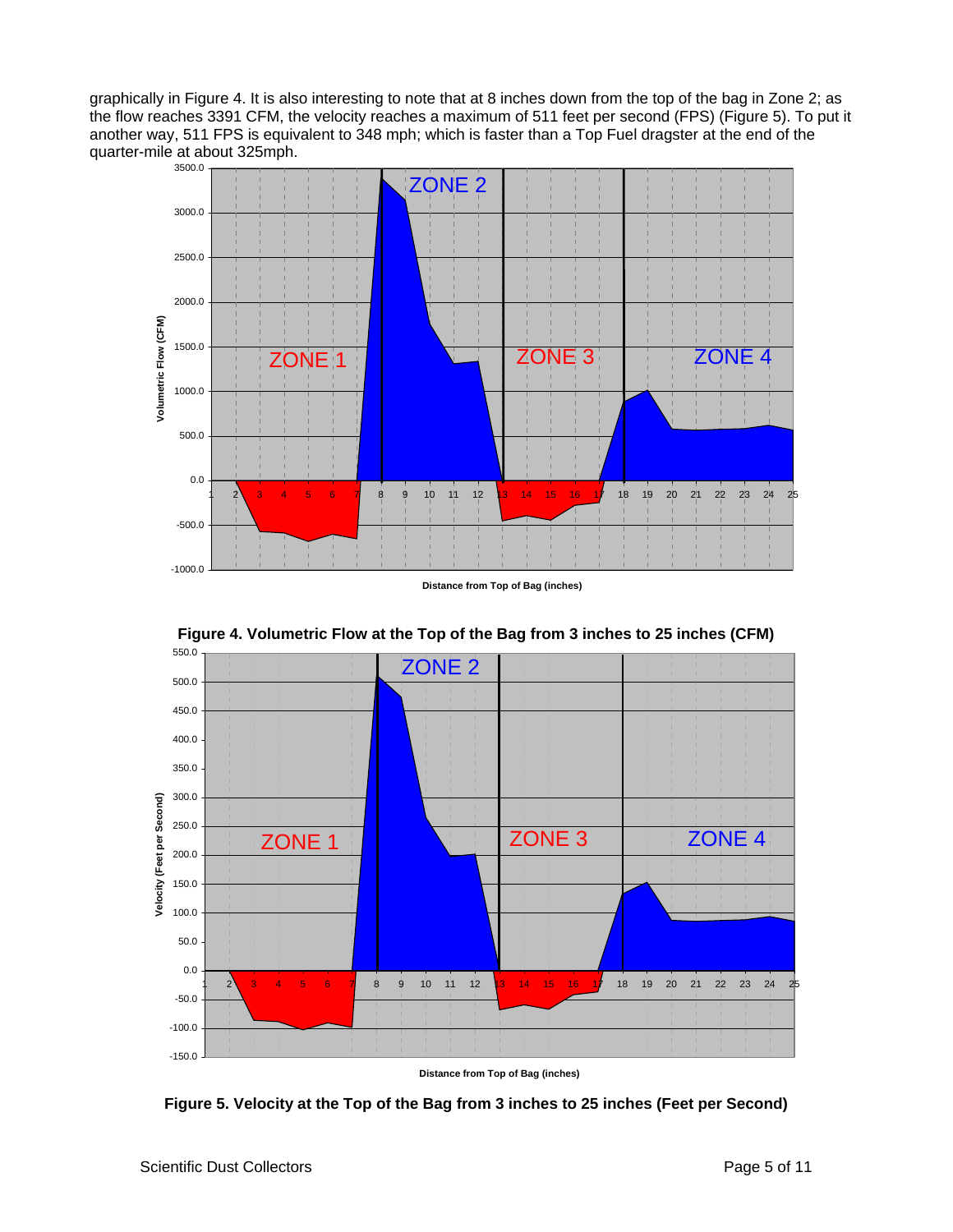A visual representation of the airflow inside the bag is shown in Figure 6. From this representation, it becomes clearer as to exactly what is happening. As the flow enters through the venturi, there is so much energy contained within the flow and not enough air has been induced so it is pulled in from above creating a vacuum in Zone 1. As the flow moves through Zone 2, a significant amount of air is pushed out, so much so that it creates another vacuum in Zone 3. After the required air has been induced, the flow finally stabilizes in Zone 4. So in essence, the first 18 inches of the bag are unusable to repeatedly collect and clean dust due to the instability of the flow caused by the venturi.



**Figure 6. Visual representation of the flow at the Top of the Bag.** 

#### **Comparison to the SDC Nozzle Technology**

In the late 1970's, Scientific Dust Collectors developed and patented a new way of cleaning filter bags without using a venturi. Using a converging and diverging nozzle instead of a generic orifice and venturi, SDC found that the entire length of the bag could be cleaned fully and more effectively. By generating a supersonic flow of air that left the nozzle at ambient pressure, a generous supply of air was induced to clean the filter bag. The flow of air also decelerates before reaching the bag to provide a more gentle cleaning action as shown in Figure 7. Recently, Scientific Dust Collectors created and tested its next generation of nozzle that performs even better than the original design. In the tests conducted by SDC, the results showed that consistent flow has been achieved at the top, middle, and bottom of the bag for both the new Scientific nozzle and original Scientific nozzle; however, the orifice and venturi showed inconsistent flow (Figure 8).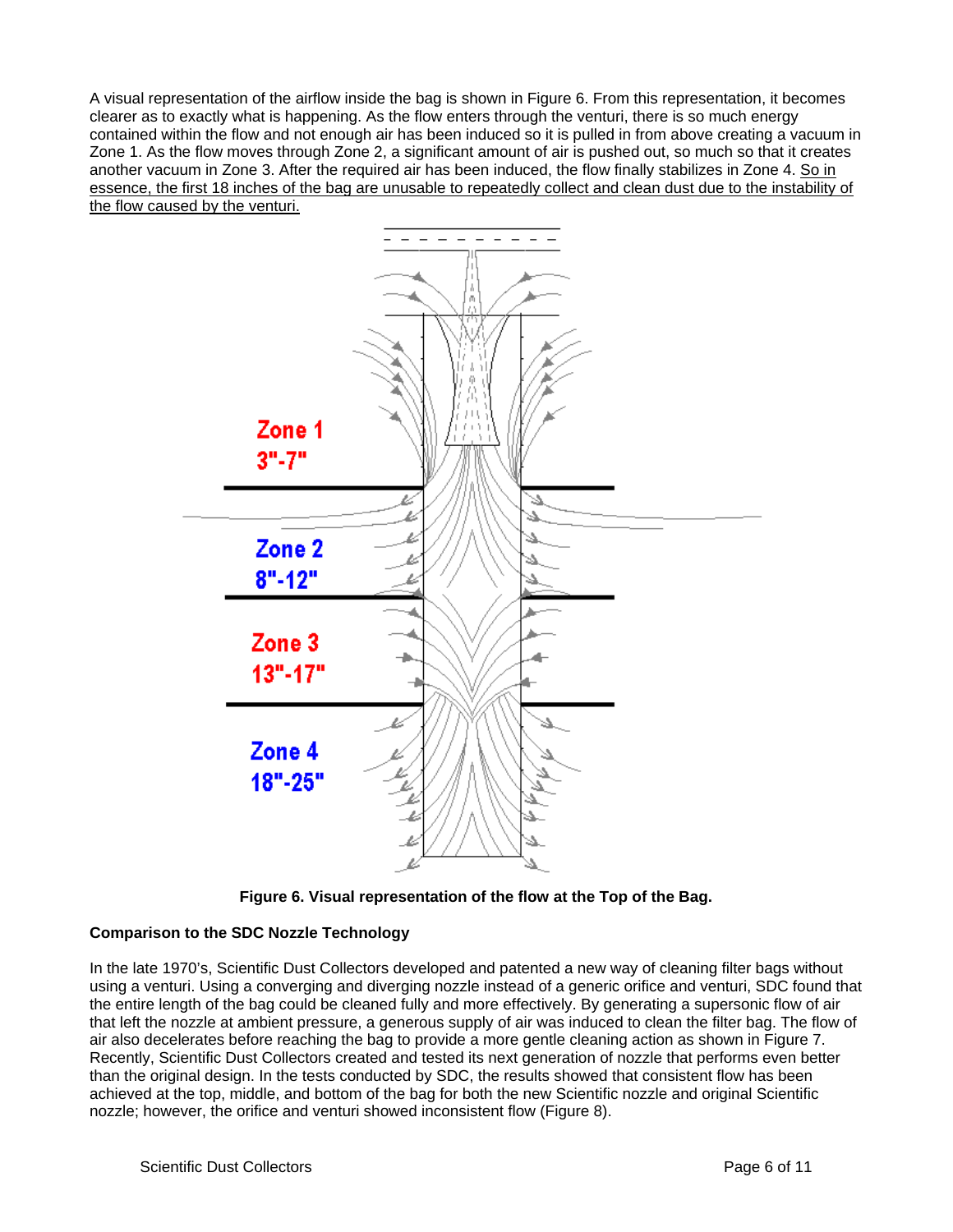

**Figure 7. SDC Nozzle Cleaning System.** 



**Time (One Pulse)**

#### **Figure 8. Volumetric Flow throughout the Entire Bag for all systems at 100psig**

The Scientific nozzles clearly outperform the orifice and venturi system at the top of the bag due to the vacuum created. Moving further down the bag at the middle, the next generation Scientific nozzle outperforms the original Scientific nozzle by 14% and the venturi by 60%. At the bottom of the bag, still the next generation Scientific nozzle outperforms the original nozzle by 12% and the venturi by 56%.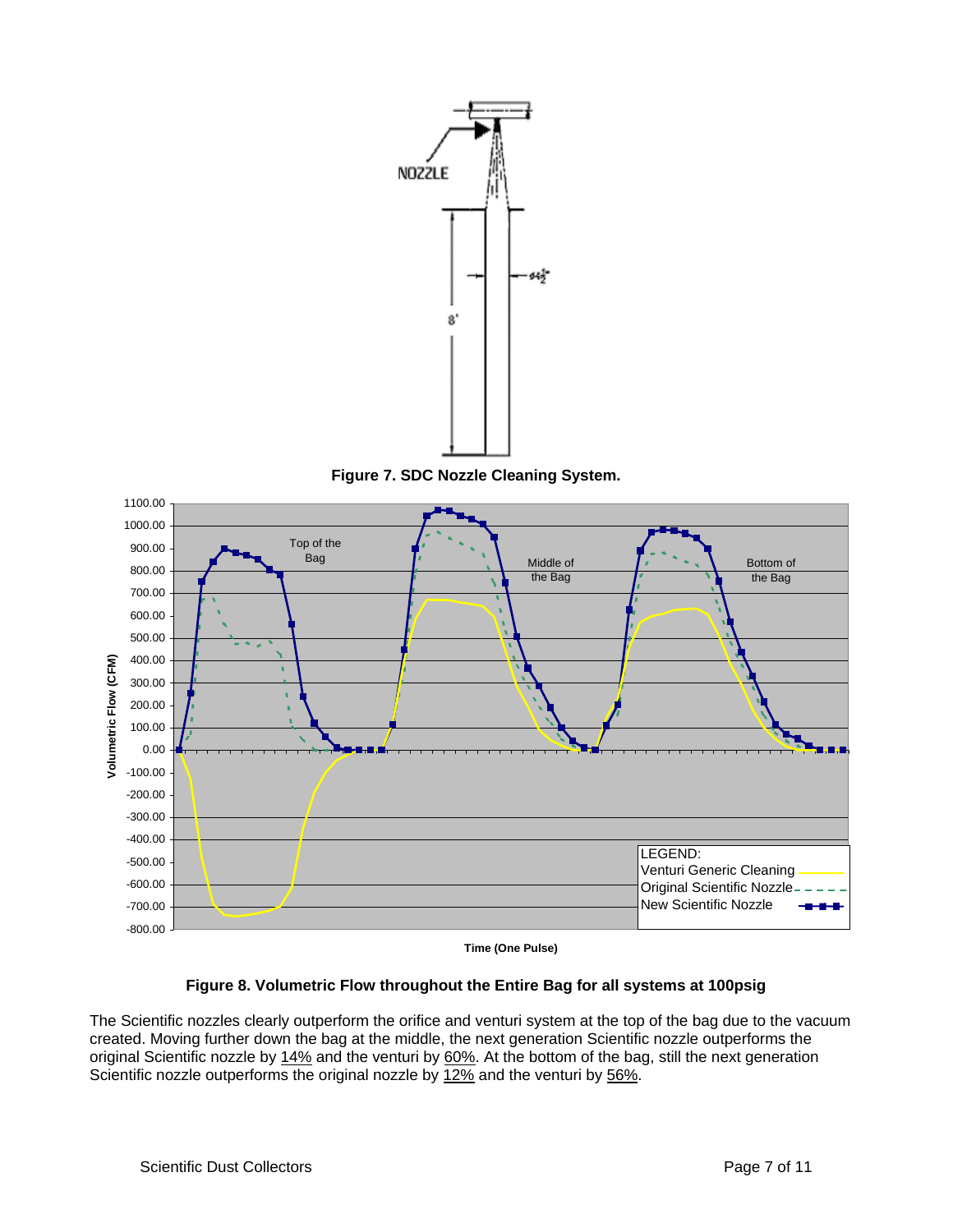#### **Test Results**

Similar testing of the next generation Scientific nozzle from 3 to 25 inches down from the top of the bag was also conducted. The consistency in cleaning that the nozzle provides is confirmed in the results as can be seen in the comparative table of flow Figure 9, graphically in Figure 10, as well as a comparison of velocity in Figure 11. It is also interesting to note that while the Scientific nozzle reaches a maximum of 10.5inWG, the orifice and venturi reaches a maximum velocity pressure of 58.8inWG (Figure 12); almost 6 times greater than the maximum pressure observed for the Scientific nozzle! This significant pressure will contribute to bag problems during operation of the generic baghouse collector.

|        |                   | 3 inches | 4 inches                                          | 5 inches                        | 6 inches                      | 7 inches |
|--------|-------------------|----------|---------------------------------------------------|---------------------------------|-------------------------------|----------|
| Zone 1 | Venturi           | -569     | -586                                              | -680                            | -600                          | $-652$   |
|        | <b>SDC Nozzle</b> | 1025     | 1221                                              | 1436                            | 1057                          | 1181     |
|        |                   | 8 inches | 9 inches                                          |                                 | 10 inches 11 inches 12 inches |          |
| Zone 2 | Venturi           | 3391     | 3138                                              | 1758                            | 1309                          | 1336     |
|        | <b>SDC Nozzle</b> | 1118     | 1153                                              | 1208                            | 1256                          | 1128.    |
|        |                   |          | 13 inches 14 inches 15 inches                     |                                 | 16 inches 17 inches           |          |
| Zone 3 | Venturi           | -451     | -393                                              | -443                            | -277                          | -245     |
|        | <b>SDC Nozzle</b> | 1079     | 977                                               | 1236                            | 1134                          | 1048     |
|        |                   |          | 18 inches 19 inches 20 inches 21 inches 22 inches |                                 |                               |          |
|        | Venturi           | 880      | 1014                                              | 577                             | 564                           | 574      |
| Zone 4 | <b>SDC Nozzle</b> | 1096     | 1095                                              | 1194                            | 1182                          | 1036     |
|        |                   |          |                                                   | 23 inches  24 inches  25 inches |                               |          |
|        | Venturi           |          | 582                                               | 620                             | 567                           |          |
|        | <b>SDC Nozzle</b> |          | 954                                               | 924                             | 1061                          |          |

**Figure 9. Table of Volumetric Flow (in CFM) from 3 inches to 25 inches for the Venturi and SDC Nozzle.** 



**Figure 10. Volumetric Flow Comparison of SDC Nozzle and Venturi**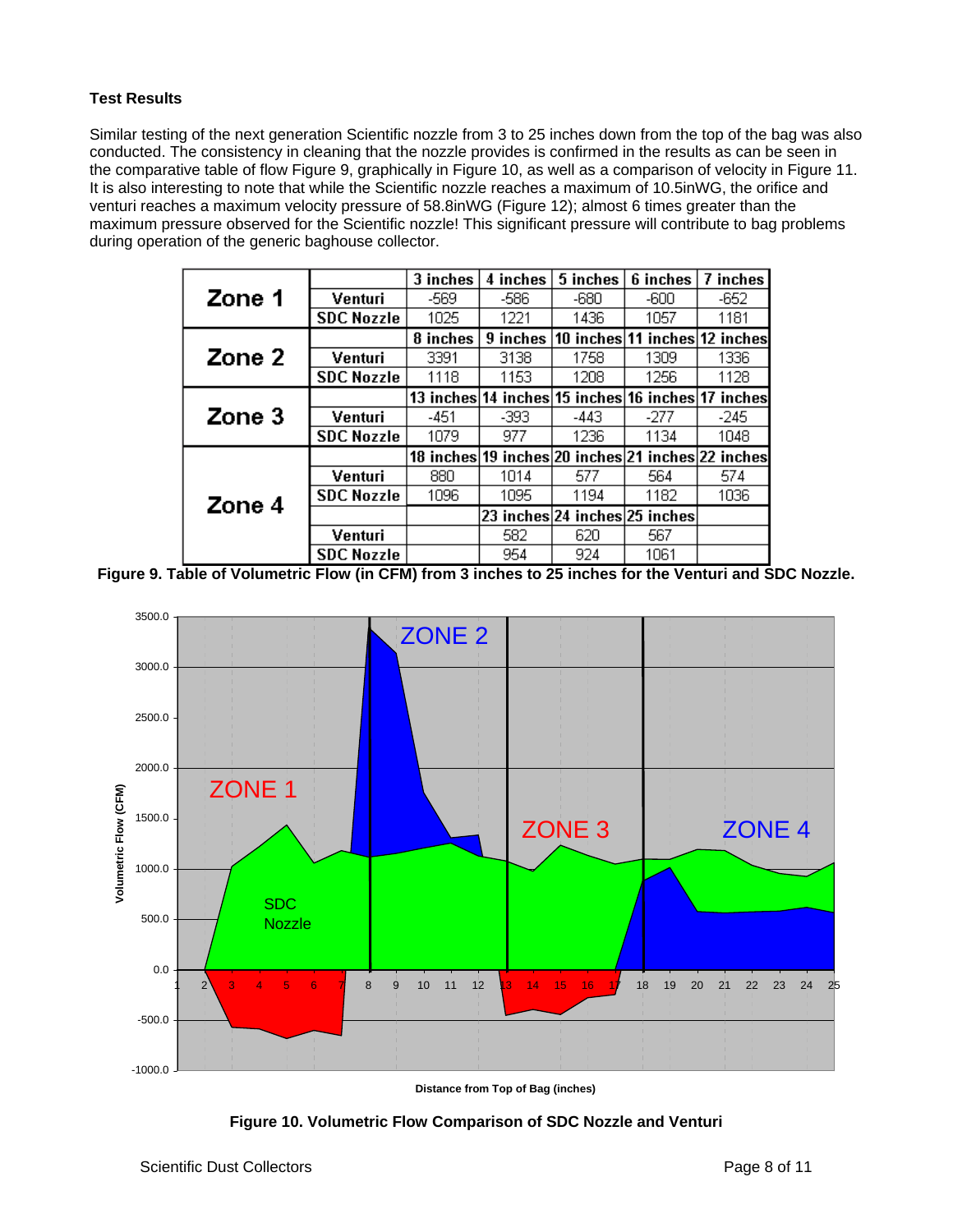

**Distance from Top of Bag (inches)**





**Figure 12. Velocity Pressure Comparison of SDC Nozzle and Venturi**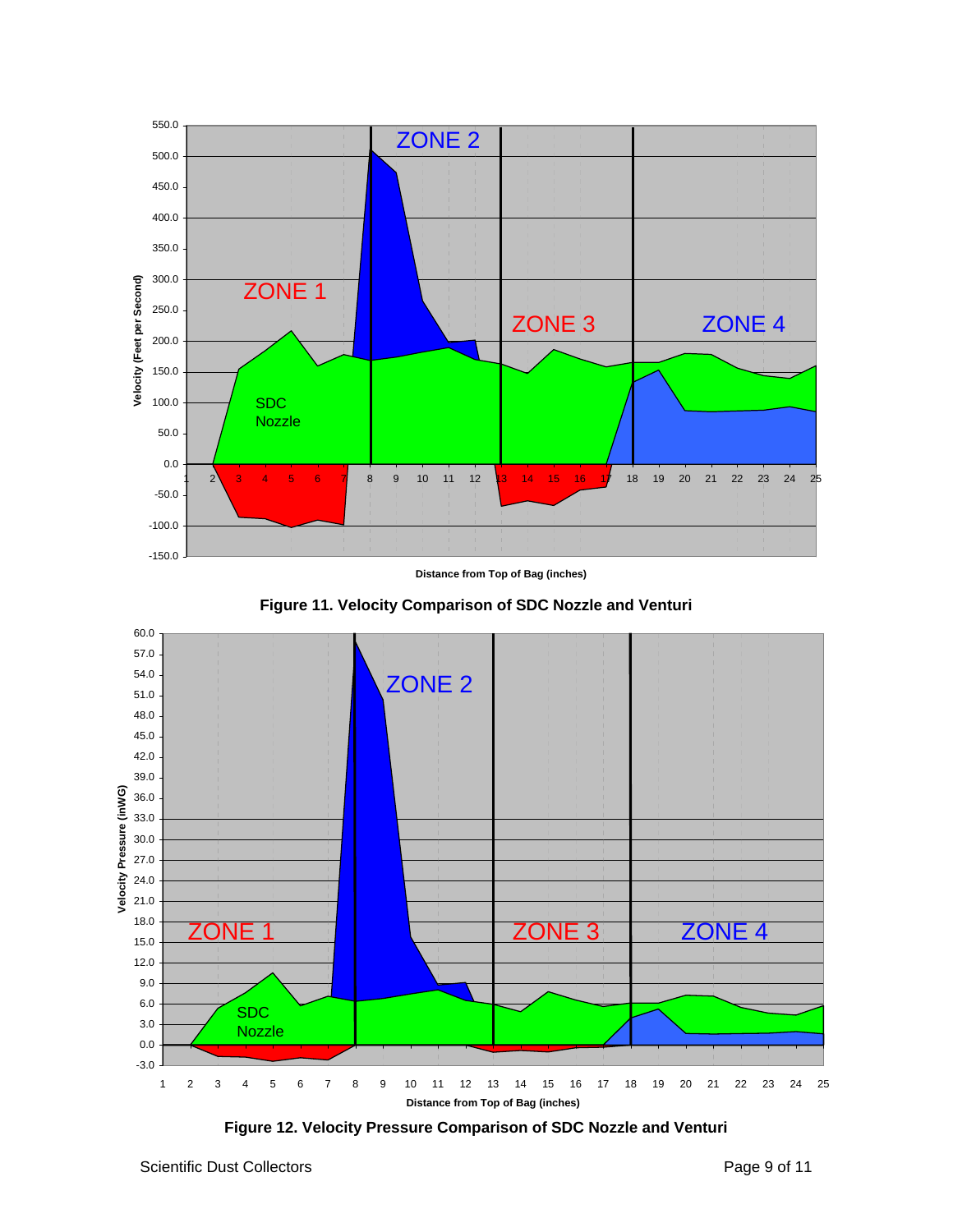#### **Conclusion**

Over the last five decades, the venturi has been an integral part of the cleaning cycle for the reverse-pulse jet baghouse dust collectors. While there are advantages to using a reverse-pulse jet system compared to other methods of cleaning such as a mechanical-shaker or a reverse-air system, the disadvantages of the venturi itself far outweigh its advantages. During the cleaning cycle, the venturi creates four distinct zones. The first zone from 3 inches to 7 inches is under negative flow, or a vacuum; pulling in the necessary air to compensate for the small area available to induce air before the flow enters the venturi. The second zone from 8 inches to 12 inches, just below the end of the venturi, is under very high positive flow. This is due to the exit conditions of the orifice: a high air pressure, a high flow velocity, and the close proximity to the bag. Also, a significant amount of air is being forced out of the bag creating a "puffing" effect, which can affect the surrounding media. The third zone from 13 inches to 17 inches is also under negative flow and more air must be pulled in to compensate for the amount of air forced out in the second zone. Finally, in the fourth zone from 18 inches to 25 inches, the system finally reaches a stabilized positive flow. Once the flow has finally stabilized, it is able to clean the entire bag; however, the cleaning is dependent on the state of the media. Over time, as the dust affects the pores of the media and clogs them, the amount of air able to pass through the media will decrease. This will cause the performance of the venturi system to decrease, as it is dependent upon inducing air through the bag from the dirty air plenum, and can eventually lead to bag failure. As can be seen in Figure 13, with the generic baghouse system with venturi, the first 18 inches of the bag are unusable media for repetitive cleaning; over an 8-foot bag for example, that comes to almost 20% of unusable media per bag.



**Figure 13. Cleaning system comparison of Generic Baghouse with Venturi to SDC Nozzle.** 

On the other hand, gaining the advantages of a reverse-pulse jet cleaning system without a venturi offers the best solution in dust collection. At Scientific Dust Collectors the patented converging and diverging nozzles cleaning system is able to induce enough air to effectively and consistently clean the entire bag. Also, over time, the cleaning performance will not decrease as the media becomes clogged. Due to the nozzle technology, Scientific Dust Collectors is able to operate at higher air-to-cloth ratios, provide better and more complete cleaning of the filter, and longer filter life.

Scientific Dust Collectors **Page 10 of 11** and the Page 10 of 11